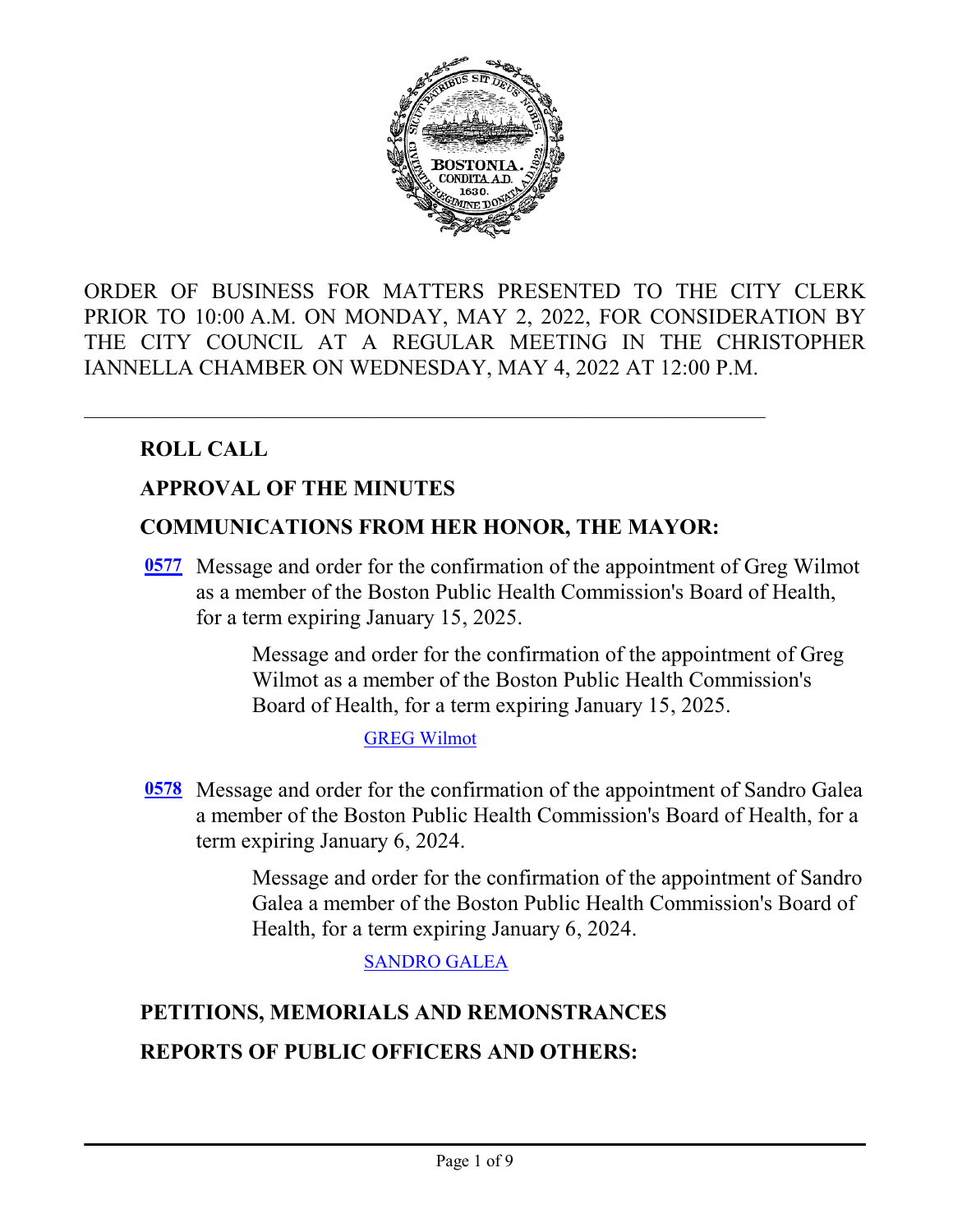[0579](http://boston.legistar.com/gateway.aspx?m=l&id=/matter.aspx?key=5703) Notice was received from the Mayor of the appointment of Renee Bushey as Director of the Office of Labor Relations, effective April 23, 2022.

> Notice was received from the Mayor of the appointment of Renee Bushey as Director of the Office of Labor Relations, effective April 23, 2022.

#### [renee Bushey](http://boston.legistar.com/gateway.aspx?M=F&ID=4b6c5dcd-343e-4e1b-abcd-149e2f5e8d39.pdf)

[0580](http://boston.legistar.com/gateway.aspx?m=l&id=/matter.aspx?key=5730) Notice was received from the Mayor of the reappointment of Inez Foster as a Member of the Make Boston Shine Trust Fund.

> Notice was received from the Mayor of the reappointment of Inez Foster as a Member of the Make Boston Shine Trust Fund.

#### [INEZ FOSTER](http://boston.legistar.com/gateway.aspx?M=F&ID=c8a1ae8b-10dc-49cf-8b83-90fda5e6fc6e.pdf)

[0581](http://boston.legistar.com/gateway.aspx?m=l&id=/matter.aspx?key=5732) Notice was received from the Mayor of the appointment of Brianna Millor as a Member of the Make Boston Shine Trust Fund.

> Notice was received from the Mayor of the appointment of Brianna Millor as a Member of the Make Boston Shine Trust Fund.

#### [BRIANNA MILLOR](http://boston.legistar.com/gateway.aspx?M=F&ID=25ff162e-bac9-48c2-b0d3-9c70ede9a735.pdf)

[0582](http://boston.legistar.com/gateway.aspx?m=l&id=/matter.aspx?key=5733) Notice was received from the Mayor of the appointment of John Romano as a Member of the Make Boston Shine Trust Fund.

> Notice was received from the Mayor of the appointment of John Romano as a Member of the Make Boston Shine Trust Fund.

#### [John Romano](http://boston.legistar.com/gateway.aspx?M=F&ID=73893bdc-ae6e-40ed-9996-bdf897979cf0.pdf)

[0583](http://boston.legistar.com/gateway.aspx?m=l&id=/matter.aspx?key=5734) Notice was received from the Mayor of the appointment of Henry Santana as a Member of the Make Boston Shine Trust Fund.

> Notice was received from the Mayor of the appointment of Henry Santana as a Member of the Make Boston Shine Trust Fund.

### [HENRY SANTANA](http://boston.legistar.com/gateway.aspx?M=F&ID=935d8c1e-3440-4707-9693-fe00ba97441a.pdf)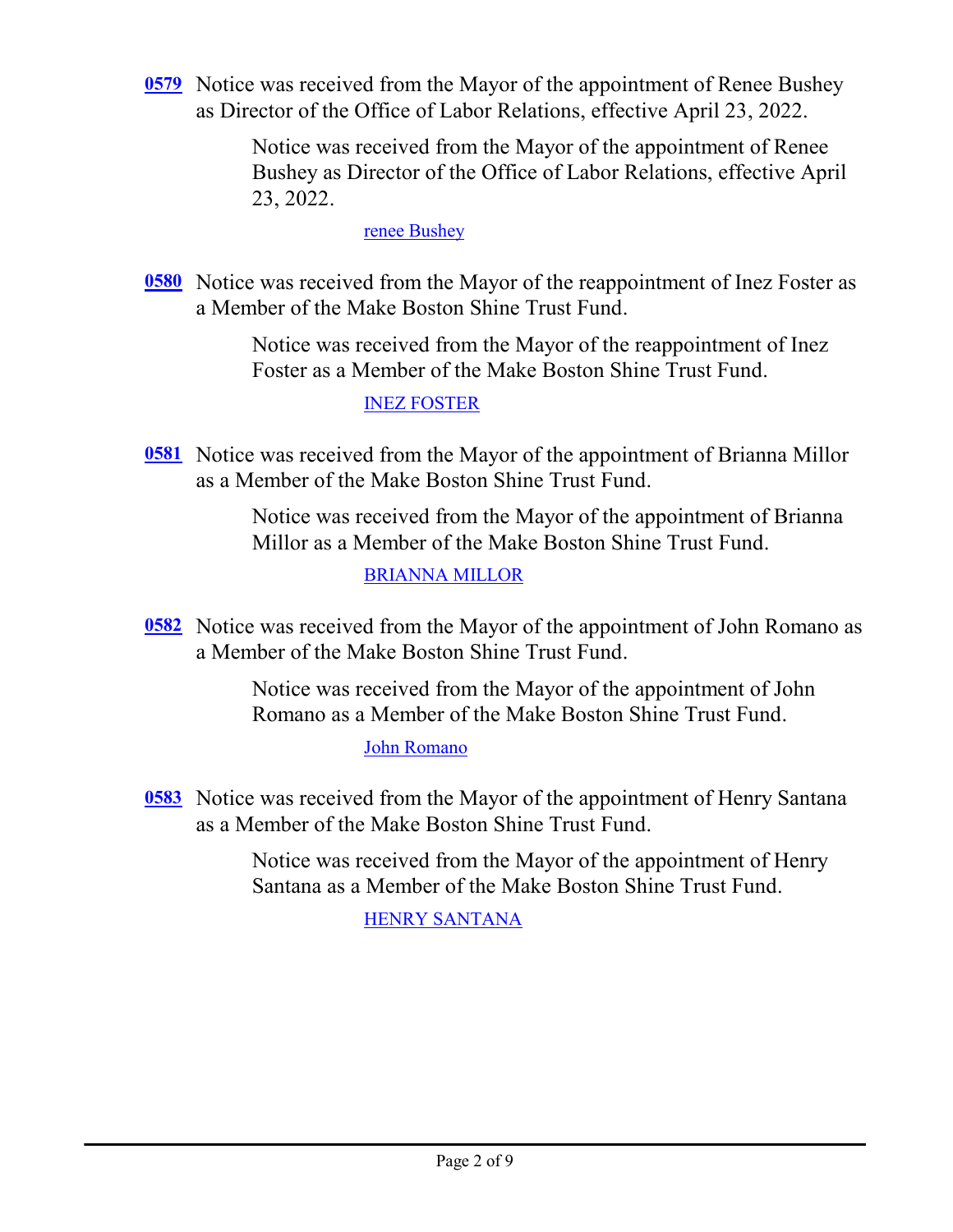[0584](http://boston.legistar.com/gateway.aspx?m=l&id=/matter.aspx?key=5735) Notice was received from the Mayor of the appointment of Kevin Tran as a Member of the Make Boston Shine Trust Fund.

> Notice was received from the Mayor of the appointment of Kevin Tran as a Member of the Make Boston Shine Trust Fund.

> > [KEVIN TRAN](http://boston.legistar.com/gateway.aspx?M=F&ID=87c706eb-0373-45cf-b643-a68cb3272ddc.pdf)

[0585](http://boston.legistar.com/gateway.aspx?m=l&id=/matter.aspx?key=5736) Notice was received from the Mayor of the appointment of Tiffany Chu as Chief of Staff, effective April 18, 2022.

> Notice was received from the Mayor of the appointment of Tiffany Chu as Chief of Staff, effective April 18, 2022.

### [TIFFANY CHU](http://boston.legistar.com/gateway.aspx?M=F&ID=c462d6e2-4014-4897-95c3-1fcf518830da.pdf)

**[0586](http://boston.legistar.com/gateway.aspx?m=l&id=/matter.aspx?key=5737)** Communication was received from the Mayor providing a list of the Fiscal 2022 reallocations prior to April 15, 2022.

> Communication was received from the Mayor providing a list of the Fiscal 2022 reallocations prior to April 15, 2022.

> > [FISCAL RECALCULATIONS](http://boston.legistar.com/gateway.aspx?M=F&ID=5f32e823-1374-4376-90f0-8550b7caf8e4.pdf)

# **MATTERS RECENTLY HEARD-FOR POSSIBLE ACTION:**

Dockets #0480 0482, Orders for the FY23 Operating Budget, including annual appropriations for departmental operations, for the School Department, and for other post employment benefits (OPEB).

Docket #0483, Order for capital fund transfer appropriations.

Dockets #0484 0486, Orders for the Capital Budget, including loan orders and lease purchase agreements.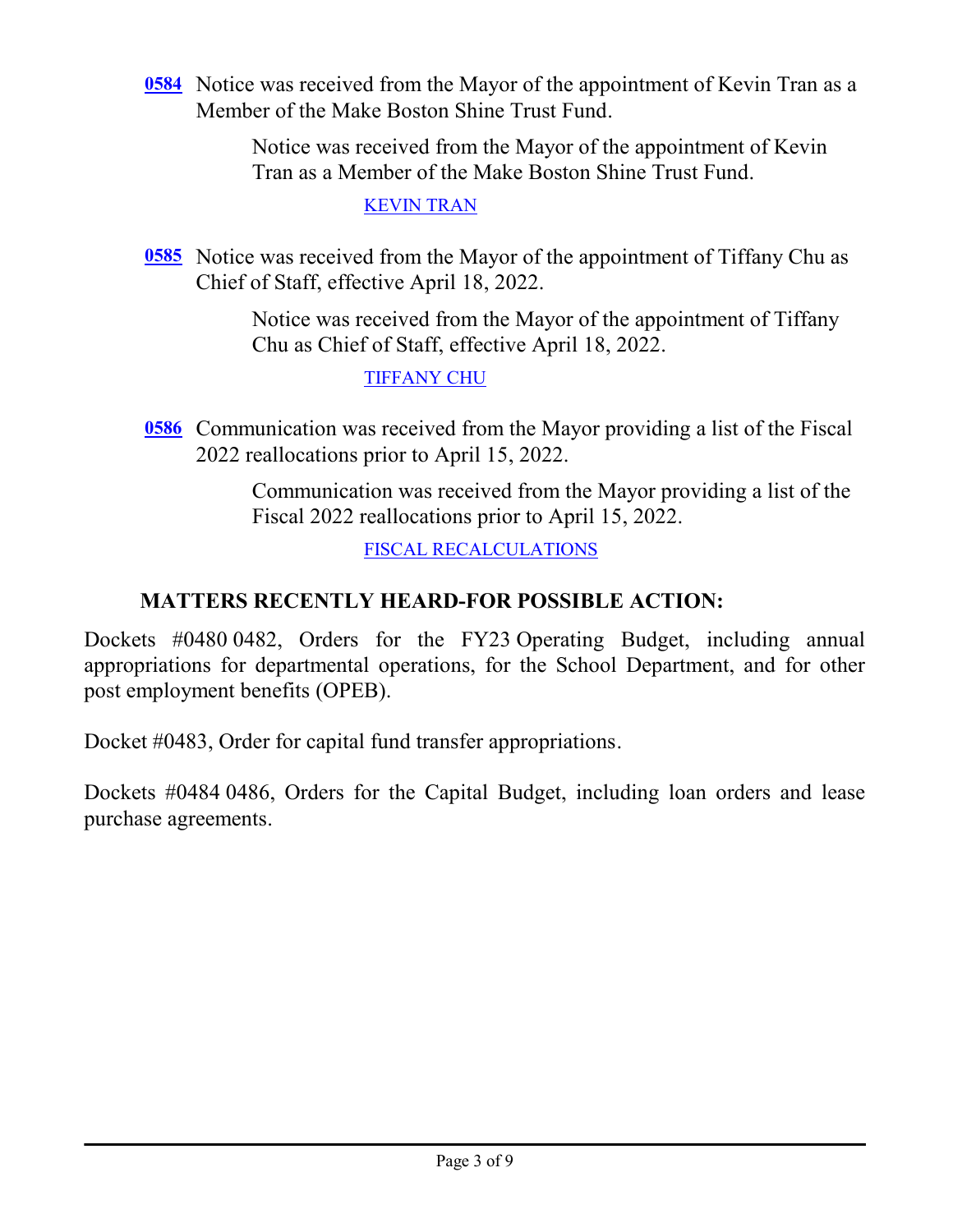[0503](http://boston.legistar.com/gateway.aspx?m=l&id=/matter.aspx?key=5629) Message and order authorizing the City of Boston to accept and expend the amount of Three Hundred Forty Nine Million Five Hundred Thousand Dollars (\$349,500,000.00) in the form of a grant, awarded by the United States Department of Treasury, to be administered by the City of Boston's Chief Financial Officer/Collector Treasurer. This grant payment is made from the Coronavirus State and Local Fiscal Recovery Fund (SLFRF) in the Treasury of the United States established by Section 9901 of the American Rescue Plan Act of 2021 (ARPA). Pursuant to the requirements of the ARPA, the grant payment would fund COVID-19 response and recovery efforts and accelerate a Green New Deal for Boston through once-in-a-generation, transformative investments that address the systemic health and economic challenges in the areas of affordable housing, economic opportunity and inclusion, behavioral health, climate and mobility, arts and culture and early childhood.

Message and order authorizing the City of Boston to accept and expend the amount of Three Hundred Forty Nine Million Five Hundred Thousand Dollars (\$349,500,000.00) in the form of a grant, awarded by the United States Department of Treasury, to be administered by the City of Boston's Chief Financial Officer/Collector Treasurer. This grant payment is made from the Coronavirus State and Local Fiscal Recovery Fund (SLFRF) in the Treasury of the United States established by Section 9901 of the American Rescue Plan Act of 2021 (ARPA). Pursuant to the requirements of the ARPA, the grant payment would fund COVID-19 response and recovery efforts and accelerate a Green New Deal for Boston through once-in-a-generation, transformative investments that address the systemic health and economic challenges in the areas of affordable housing, economic opportunity and inclusion, behavioral health, climate and mobility, arts and culture and early childhood.

[ARPA \\$350M Projects](http://boston.legistar.com/gateway.aspx?M=F&ID=a2455d72-46b1-4fc6-a1d5-474b2dad53f7.pdf)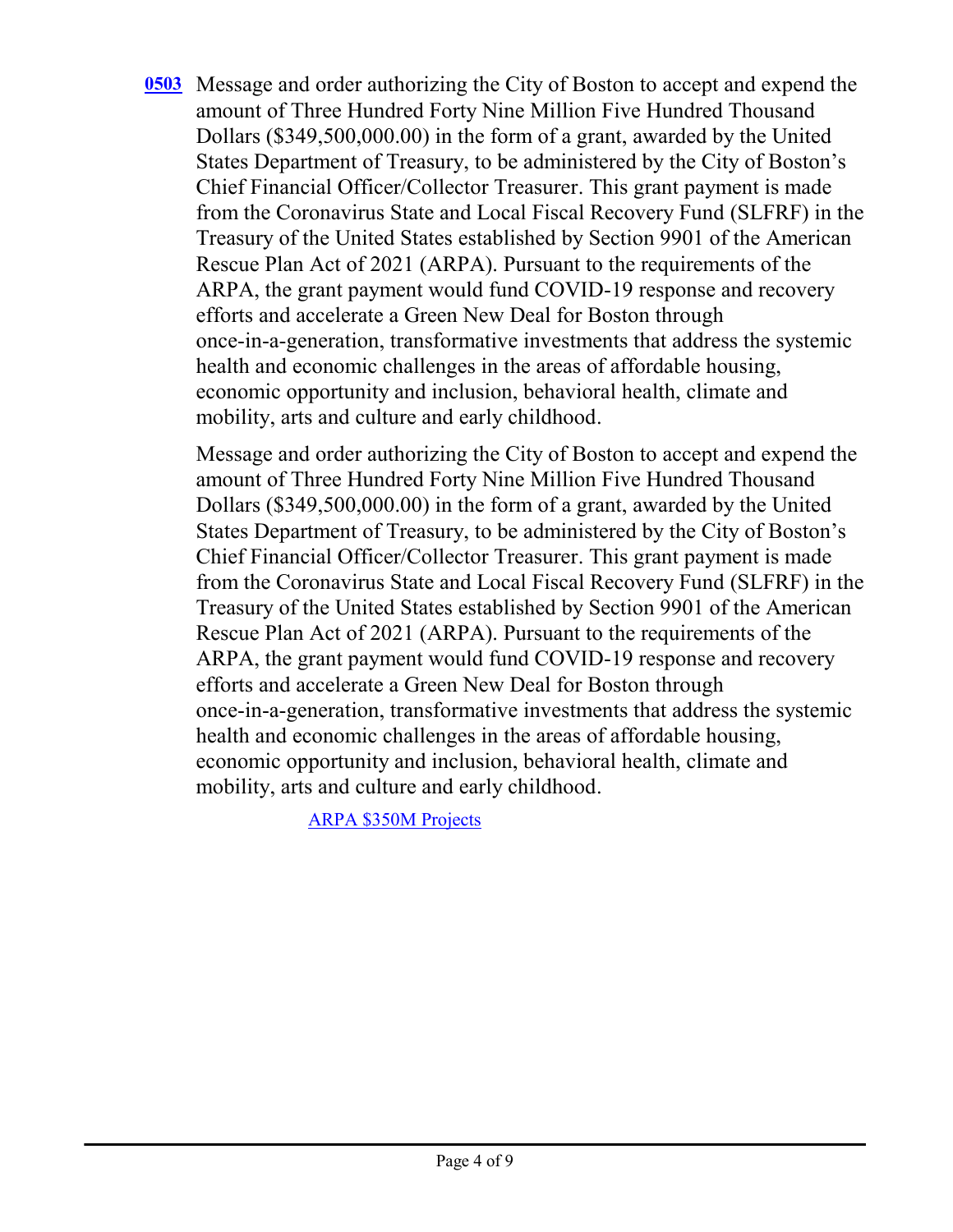[0504](http://boston.legistar.com/gateway.aspx?m=l&id=/matter.aspx?key=5606) Message and order authorizing the City of Boston to accept and expend the amount of Forty Million Dollars (\$40,000,000.00) in the form of a grant, awarded by the United States Department of the Treasury to be administered by the City of Boston's Chief Financial Officer/Collector Treasurer. This grant payment is made from the Coronavirus State and Local Fiscal Recovery Fund (CLFRF) in the Treasury of the United States established by Section 9901 of the American Rescue Plan Act of 2021 (ARPA). Pursuant to the requirements of the ARPA the grant payment would fund provision of government services to the extent of the reduction in revenue of such State, territory, or Tribal government due to the COVID-19 public health emergency relative to revenues collected in the most recent full fiscal year of the State, territory or Tribal government prior to the emergency.

Message and order authorizing the City of Boston to accept and expend the amount of Forty Million Dollars (\$40,000,000.00) in the form of a grant, awarded by the United States Department of the Treasury to be administered by the City of Boston's Chief Financial Officer/Collector Treasurer. This grant payment is made from the Coronavirus State and Local Fiscal Recovery Fund (CLFRF) in the Treasury of the United States established by Section 9901 of the American Rescue Plan Act of 2021 (ARPA). Pursuant to the requirements of the ARPA the grant payment would fund provision of government services to the extent of the reduction in revenue of such State, territory, or Tribal government due to the COVID-19 public health emergency relative to revenues collected in the most recent full fiscal year of the State, territory or Tribal government prior to the emergency.

# [1A-ARPA REVENUE REPLACE](http://boston.legistar.com/gateway.aspx?M=F&ID=fca94999-57f0-4cde-a006-1f25ee2f263e.pdf)

[0436](http://boston.legistar.com/gateway.aspx?m=l&id=/matter.aspx?key=5538) Order for a hearing on the state of Boston's non-governmental, nonprofit social sector and charting a post-pandemic recovery.

Order for a hearing on the state of Boston's non-governmental, nonprofit social sector and charting a post-pandemic recovery.

[2022.03.30 Hearing, Nonprofit Social Sector Post-Pandemic Recovery](http://boston.legistar.com/gateway.aspx?M=F&ID=149304f2-5ec4-4dd4-8c70-319226615995.pdf)

# **MOTIONS, ORDERS AND RESOLUTIONS:**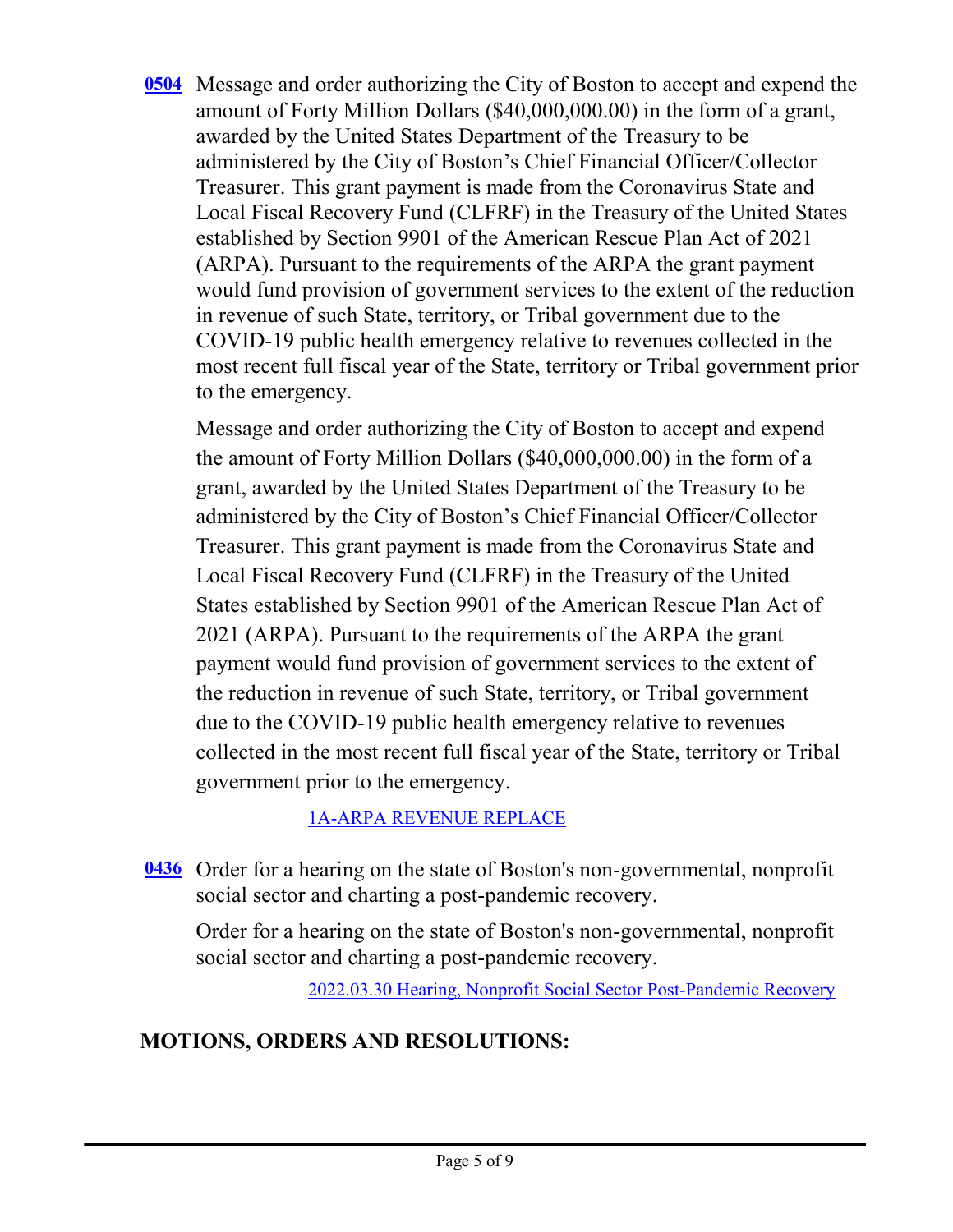**Councilor Lara and Fernandes Anderson offered the following:** Order for a **[0587](http://boston.legistar.com/gateway.aspx?m=l&id=/matter.aspx?key=5714)** hearing to discuss the impact of inequitable housing code enforcement and Boston's proactive rental inspection program.

> Order for a hearing to discuss the impact of inequitable housing code enforcement and Boston's proactive rental inspection program.

> > [Housing, ISD, Asthma Triggers](http://boston.legistar.com/gateway.aspx?M=F&ID=28de8ee6-ea9f-462b-944f-925138bb12ee.pdf)

**Councilor Lara and Fernandes Anderson offered the following:** Order for a **[0588](http://boston.legistar.com/gateway.aspx?m=l&id=/matter.aspx?key=5723)** hearing to discuss the Malcolm X Park renovation.

> Order for a hearing to discuss the Malcolm X Park renovation. [Malcolm X Park](http://boston.legistar.com/gateway.aspx?M=F&ID=863fbcdc-85fc-41df-bf5f-a8f2fe7f4015.pdf)

**Councilor Mejia offered the following:** Order for a hearing on Diversifying **[0589](http://boston.legistar.com/gateway.aspx?m=l&id=/matter.aspx?key=5724)** Cannabis Business Models.

Order for a hearing on Diversifying Cannabis Business Models.

[Order for a hearing on Diversifying Cannabis Business Models](http://boston.legistar.com/gateway.aspx?M=F&ID=dcc5ee87-b01b-4afb-b11a-b5fa758cee5a.pdf)

**Councilor Fernandes Anderson and Murphy offered the following:** Order for a **[0590](http://boston.legistar.com/gateway.aspx?m=l&id=/matter.aspx?key=5725)** hearing to discuss ways in which ARPA Funding can support an ecosystem of Non-Profit Holistic Wraparound Health Services for Disenfranchised Populations.

> Order for a hearing to discuss ways in which ARPA Funding can support an ecosystem of Non-Profit Holistic Wraparound Health Services for Disenfranchised Populations.

> > [The Post Covid Holistic Ecosytem](http://boston.legistar.com/gateway.aspx?M=F&ID=e1d50d21-9e09-42f0-ae9a-b2a78f8ead31.pdf)

**[0591](http://boston.legistar.com/gateway.aspx?m=l&id=/matter.aspx?key=5713) Councilor Flaherty offered the following:** 

[BPS 17F\\_Flaherty](http://boston.legistar.com/gateway.aspx?M=F&ID=26682405-37e6-4234-894c-9ee130c8122e.pdf)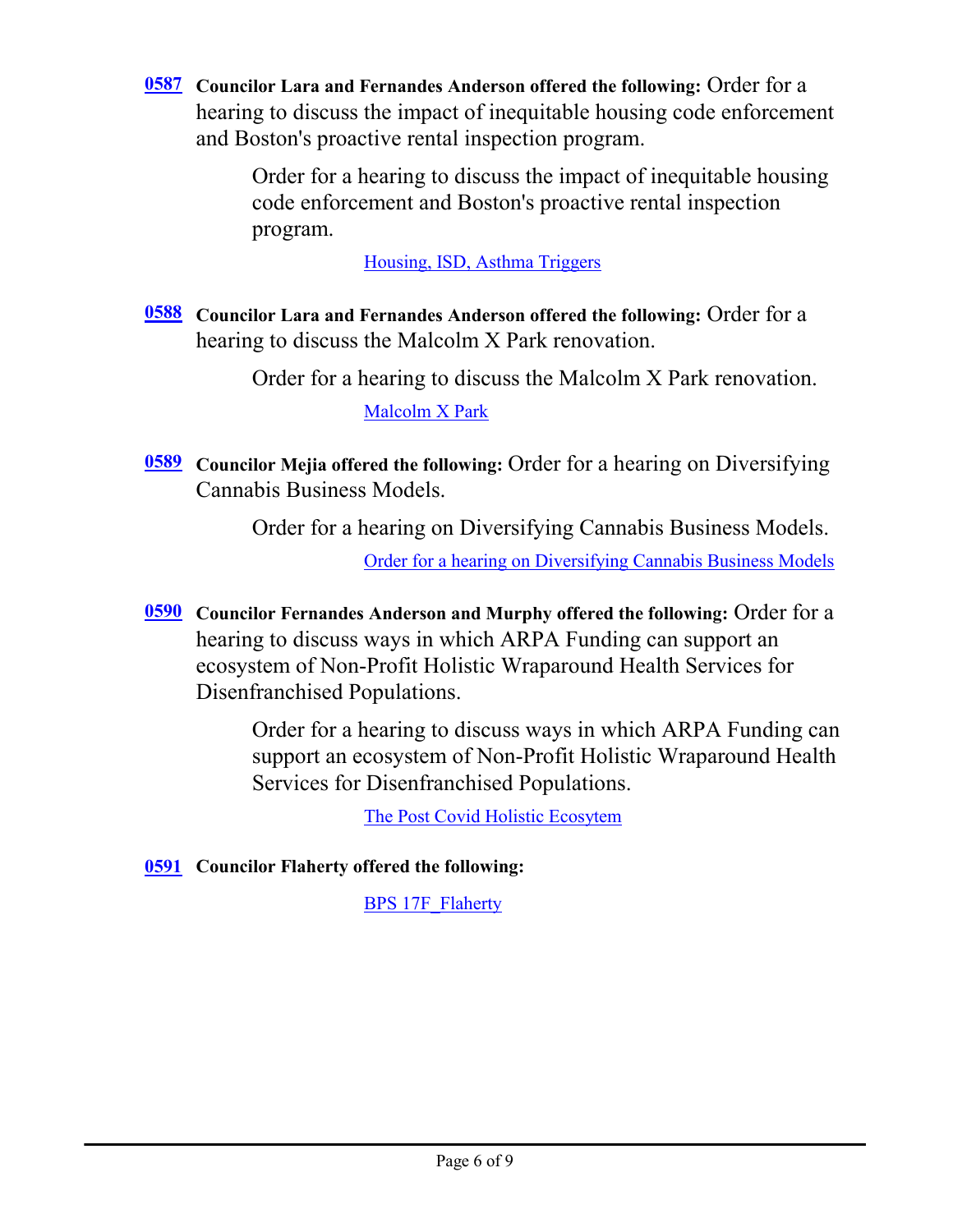**Councilor Mejia, Lara and Arroyo offered the following:** Resolution **[0592](http://boston.legistar.com/gateway.aspx?m=l&id=/matter.aspx?key=5729)** Recognizing November 20-December 20, 2022 as National Survivors of Homicide Awareness Month.

> Resolution Recognizing November 20-December 20, 2022 as National Survivors of Homicide Awareness Month.

> > [Resolution Recognizing November 20-December 20, 2022 as](http://boston.legistar.com/gateway.aspx?M=F&ID=4855d8dd-549e-43fe-84c9-7543cf97d51a.pdf)  National Survivors of Homicide Awareness Month

[0593](http://boston.legistar.com/gateway.aspx?m=l&id=/matter.aspx?key=5726) Councilor Flynn offered the following: Resolution Recognizing the Contributions of Asian Americans and Pacific Islanders During Asian Pacific American Heritage Month in May.

> Resolution Recognizing the Contributions of Asian Americans and Pacific Islanders During Asian Pacific American Heritage Month in May.

> > [Resolution AAPI Heritage Month 2022](http://boston.legistar.com/gateway.aspx?M=F&ID=4c50299a-4f37-4896-8368-3d72a15243b3.pdf)

**Councilor Mejia offered the following:** Resolution in Support of S.2671 An **[0594](http://boston.legistar.com/gateway.aspx?m=l&id=/matter.aspx?key=5722)** Act Relative to Forfeiture Reform and S.2105 An Act Relative to Civil Asset Forfeiture Data Reporting.

> Resolution in Support of S.2671 An Act Relative to Forfeiture Reform and S.2105 An Act Relative to Civil Asset Forfeiture Data Reporting.

> > [Resolution in Support of S.2671 An Act Relative to Forfeiture](http://boston.legistar.com/gateway.aspx?M=F&ID=d49892fc-3b3b-4e94-9091-f05c31102572.pdf)  Reform and S.2105 An Act Relative to Civil Asset Forfeiture Data Reporting.

[0595](http://boston.legistar.com/gateway.aspx?m=l&id=/matter.aspx?key=5709) Councilor Louijeune offered the following: Resolution recognizing May as Haitian Heritage Month.

Resolution recognizing May as Haitian Heritage Month.

[Haitian Heritage Month Resolution](http://boston.legistar.com/gateway.aspx?M=F&ID=e8fbaf2f-ab4c-4ac2-89aa-ab615cb65f14.pdf)

# **GREEN SHEETS:**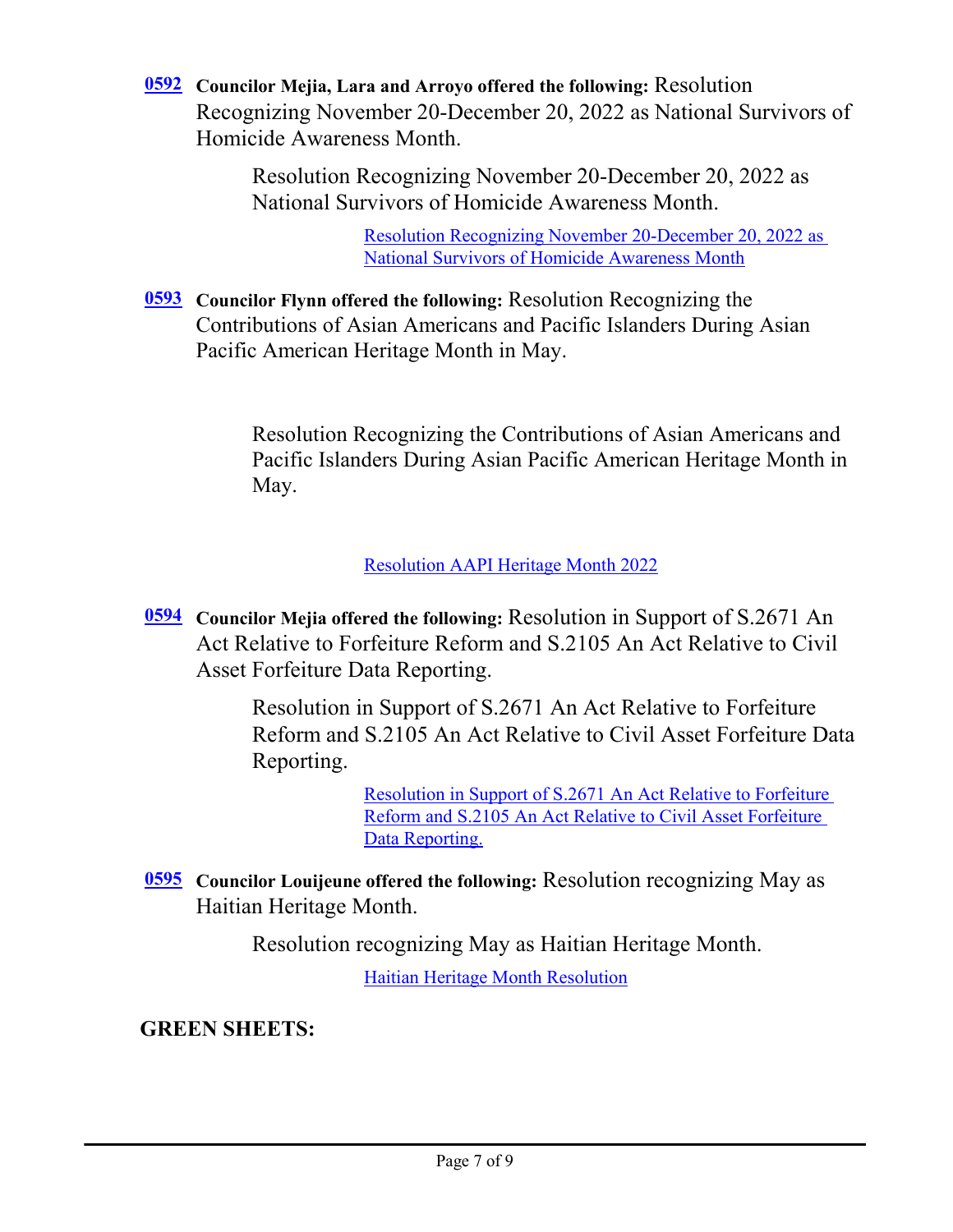**[4/22](http://boston.legistar.com/gateway.aspx?m=l&id=/matter.aspx?key=5731)** Legislative calendar for May 4, 2022.

Legislative calendar for May 4, 2022.

[May4\\_22 Green Sheets](http://boston.legistar.com/gateway.aspx?M=F&ID=a39edf39-9485-48d0-b7ed-99b201ee2587.pdf)

# **CONSENT AGENDA:**

**[0596](http://boston.legistar.com/gateway.aspx?m=l&id=/matter.aspx?key=5712)** Councilor Flaherty offered the following: Resolution congratulating Gerard F. Paul.

Resolution congratulating Gerard F. Paul.

[Gerard F Paul\\_MFlaherty Resolution](http://boston.legistar.com/gateway.aspx?M=F&ID=9374da87-7b0b-4f4c-9c35-c30fc8ef03ef.pdf)

[0597](http://boston.legistar.com/gateway.aspx?m=l&id=/matter.aspx?key=5715) Councilor Flynn offered the following: Resolution recognizing Asian Women for Health's 10th Anniversary Celebration.

> Resolution recognizing Asian Women for Health's 10th Anniversary Celebration.

> > [Asian Women for Health 4.2022 Proclamation \(2\)](http://boston.legistar.com/gateway.aspx?M=F&ID=8ee7a186-4b21-48a3-8128-d5a226f387c6.docx)

[0598](http://boston.legistar.com/gateway.aspx?m=l&id=/matter.aspx?key=5716) Councilor Flynn offered the following: Resolution recognizing The Benevolent Asian Jade Society's 40th Anniversary Celebration.

> Resolution recognizing The Benevolent Asian Jade Society's 40th Anniversary Celebration.

> > [Benevolent Asian Jade 4.2022 Proclamation \(2\)](http://boston.legistar.com/gateway.aspx?M=F&ID=2eb2fae9-c791-452f-8848-ecf2aa7362f7.docx)

**Councilor Flynn offered the following: Resolution recognizing The Taiwan Day** Celebration.

Resolution recognizing The Taiwan Day Celebration.

[Taiwan Day 4.2022 Proclamation \(1\)](http://boston.legistar.com/gateway.aspx?M=F&ID=a17d4dee-1e43-49cd-a8cb-22d08c8a6b7c.docx)